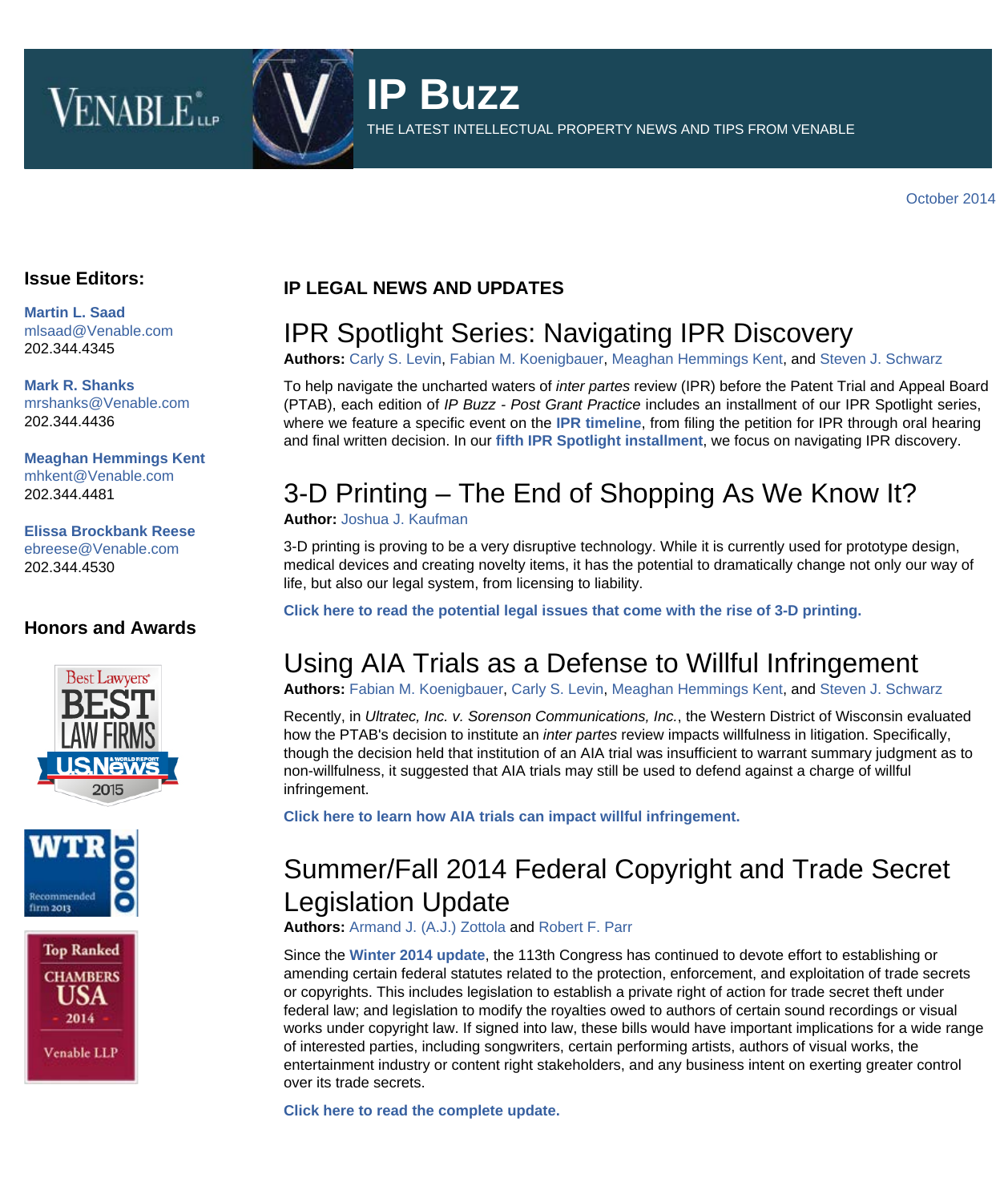### A Marketplace for Ideas: 5 Things Companies Should Know About the New IP Financial Exchange

**Authors:** [Armand J. \(A.J.\) Zottola](http://www.venable.com/armand-j-zottola/?utm_source=hubbard&utm_medium=email&utm_campaign=IPBuzz-Oct2014) and [Morgan E. Brubaker](http://www.venable.com/morgan-e-brubaker/?utm_source=hubbard&utm_medium=email&utm_campaign=IPBuzz-Oct2014)

Established in 2007 and finally opened in July 2014, the Intellectual Property (IP) Exchange is the first financial exchange in the United States to focus on IP assets. The IP Exchange will facilitate non-exclusive licensing and trading of IP assets. The IP Exchange was founded by a group of organizations ranging from some of the world's top tech companies to universities, banks, and laboratories to provide a more uniform way for companies to monetize IP assets and encourage innovation.

**[Click here to read the five basic things every company should know about this new market-based](http://www.venable.com/a-marketplace-for-ideas--5-things-companies-should-know-about-the-new-ip-financial-exchange/?utm_source=hubbard&utm_medium=email&utm_campaign=IPBuzz-Oct2014) [approach to licensing IP.](http://www.venable.com/a-marketplace-for-ideas--5-things-companies-should-know-about-the-new-ip-financial-exchange/?utm_source=hubbard&utm_medium=email&utm_campaign=IPBuzz-Oct2014)**

# Apps Apps Everywhere: 5 Essential Legal Considerations for Companies Developing a Mobile App

**Authors:** [Armand J. \(A.J.\) Zottola](http://www.venable.com/armand-j-zottola/?utm_source=hubbard&utm_medium=email&utm_campaign=IPBuzz-Oct2014) and [Morgan E. Brubaker](http://www.venable.com/morgan-e-brubaker/?utm_source=hubbard&utm_medium=email&utm_campaign=IPBuzz-Oct2014)

A version of this article was also published in *Law360* on October 14, 2014 and was among *Law360's* top ten most read analyses for the week.

Mobile applications or "apps" are everywhere. Mobile devices are outselling personal computers, and an increasing percentage of internet access is made through mobile devices. These developments have driven the rapidly growing usage of apps. It has therefore become increasingly important for companies to invest in and develop mobile apps. Because mobile apps are essentially just a specific type of software, app development presents many of the same challenges involved in a traditional software development project. However, there are some pronounced or unique intellectual property, ownership, privacy, data security, and advertising considerations that a company should keep in mind when developing a mobile app.

**[Click here to learn the considerations for mobile app development.](http://www.venable.com/apps-apps-everywhere-5-essential-legal-considerations-for-companies-developing-a-mobile-app/?utm_source=hubbard&utm_medium=email&utm_campaign=IPBuzz-Oct2014)**

#### **ANNOUNCEMENTS AND REMINDERS**

# Venable Webinar: Strategic Intellectual Property Management for Funds and Portfolio Companies

Wednesday, November 19, 2014 | 1:00 p.m. - 2:00 p.m. ET

As the private equity community matures, it is increasingly important to position your fund carefully for both fundraising and deal sourcing efforts. This challenge is exacerbated by many funds with similar names. Venable's Intellectual Property and Corporate attorneys work with our fund clients to build the value of funds and portfolio companies through strategic brand building.

Please join us on November 19th for this complimentary webinar discussing in depth the following issues relevant to funds in this highly competitive, rapidly evolving landscape.

- Risk of brand confusion for funds
- Interplay of funds and portfolio companies when managing intellectual property
- Strategic and efficient management of your intellectual property

**[Charles J. Morton, Jr.](http://www.venable.com/charles-j-morton/?utm_source=hubbard&utm_medium=email&utm_campaign=IPBuzz-Oct2014)**, co-chair of Venable's **[Corporate Practice Group](http://www.venable.com/Corporate?utm_source=hubbard&utm_medium=email&utm_campaign=IPBuzz-Oct2014)** and past Chairman of the global board of directors of the Association for Corporate Growth, and **[Frank M. Gasparo](http://www.venable.com/frank-m-gasparo/?utm_source=hubbard&utm_medium=email&utm_campaign=IPBuzz-Oct2014)**, Head of **[Intellectua](http://www.venable.com/Intellectual-Property-Overview-Practices?utm_source=hubbard&utm_medium=email&utm_campaign=IPBuzz-Oct2014)l [Property](http://www.venable.com/Intellectual-Property-Overview-Practices?utm_source=hubbard&utm_medium=email&utm_campaign=IPBuzz-Oct2014)** of Venable's New York Office, will serve as the speakers during this thought provoking session. The program will be followed by a brief question and answer session.

**[Click here to register.](http://events.venable.com/events/strategic-intellectual-property-management-for-funds-and-portfolio-companies/event-summary-2c25f6ca054742b88f3c20964d73807a.aspx?i=40debb81-83aa-4637-879f-bbf38de7dd3a)**